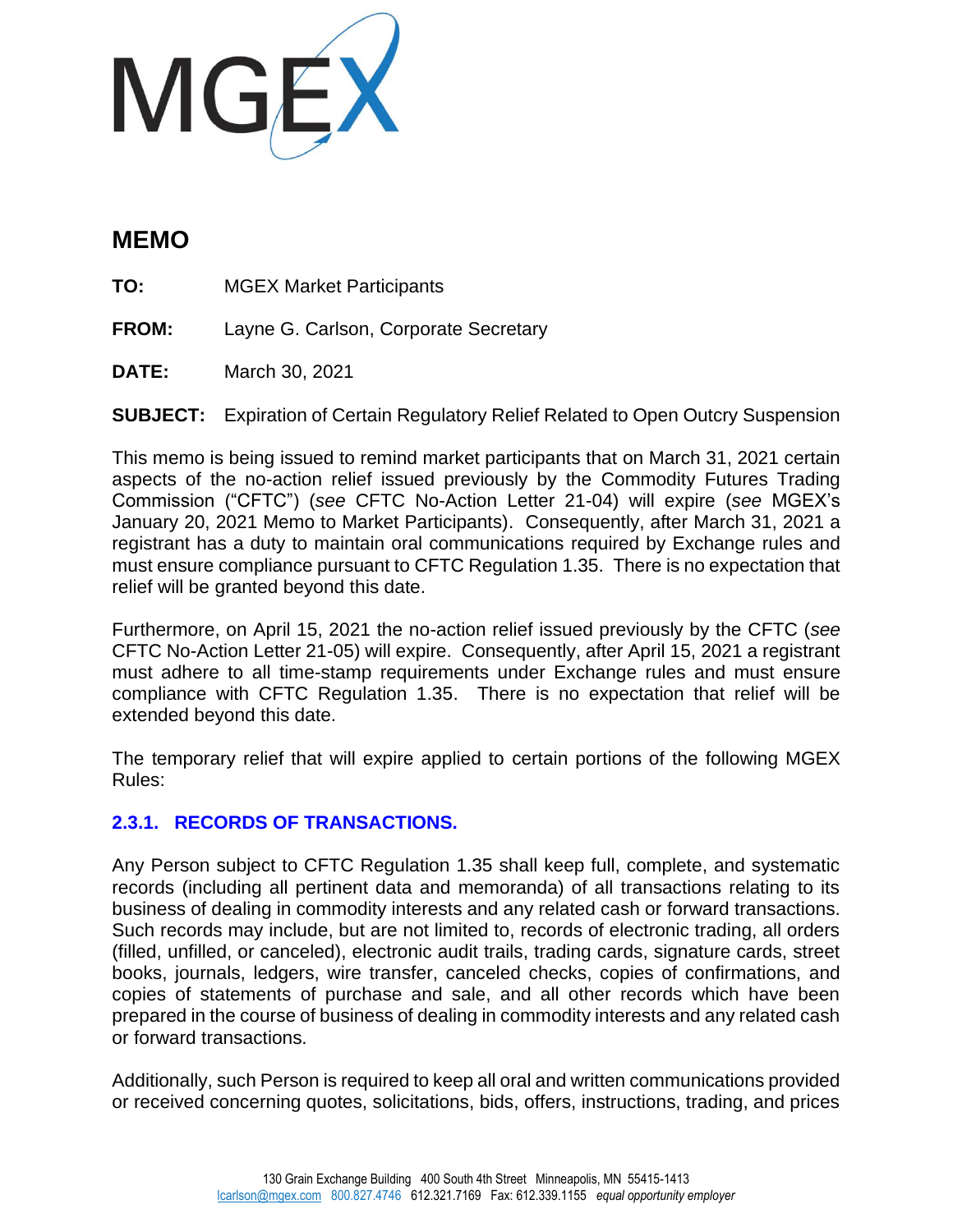that lead to the execution of a transaction in commodity interests and any related cash or forward transactions, whether transmitted by telephone, voicemail, facsimile, instant messaging, chat rooms, electronic mail, mobile device, or other digital or electronic media. The requirement to record oral communications does not apply to oral communications that lead solely to the execution of a related cash or forward transaction.

All records of oral communications must be retained for a period of not less than one year from the date of such communication in accordance with CFTC Regulation 1.31. All other records must be retained for a period of not less than five years from the date on which the record was created in accordance with CFTC Regulation 1.31. Additionally, all records must be produced for inspection to the Exchange and any representative of the CFTC or the United States Department of Justice.

# **2.3.2. RECORDING ORDERS.**

Each Clearing Member, FCM, and Person who is authorized to, and who receives an order from a customer which is not in the form of a written record showing the account identification, order number, and the date and time, to the nearest minute such order was transmitted or received, or cannot immediately be entered into the Electronic Trading System, must immediately upon receipt thereof prepare a written record of such order, including an account identification and order number and shall record thereon, by timestamp, the date and time, to the nearest minute, the order is received. Further, all option orders reduced to writing must be time-stamped, to the nearest minute, upon transmittal to the Exchange Room for execution, and upon execution.

## **3.1.2. TIME AND PLACE FOR MAKING.**

Except in the case of non-competitive trades, all purchases and sales, and all offers to purchase or sell Futures and Options must be made electronically on the Electronic Trading System. However, purchases and sales, and offers to purchase or sell Hard Red Spring Wheat Options may also be made by open outcry in the Exchange Room during the Hours of Trading. Consequently, Market Participants are prohibited from assembling in any place, public or private, other than in the Exchange Room or designated area to form a market for the purpose of making purchases or sales, or offers to purchase or sell Futures or Options.

#### **742.01. CROSS TRADING-HANDLING BOTH BUYING AND SELLING ORDERS BY OPEN OUTCRY IN THE EXCHANGE ROOM.**

- A. If such orders are first offered openly and competitively by open outcry in the Exchange Room by both bidding and offering at the same price at least three times, and neither such bid nor offer is accepted;
- B. If such Market Participant executes such orders in the presence of an official representative of the Exchange designated to observe such transactions and the Market Participant themself clearly identifies all such transactions